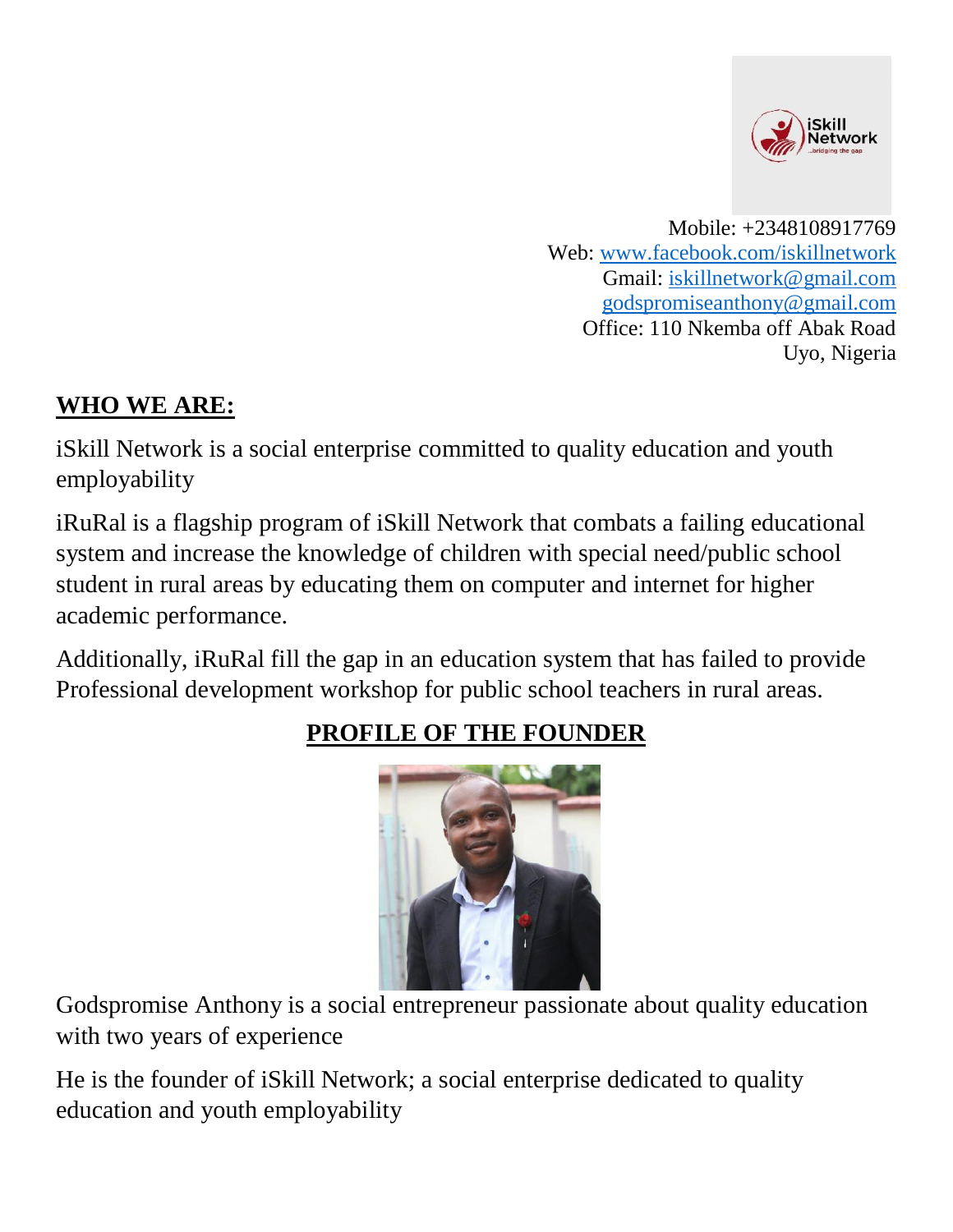Godspromise holds a Bachelor degree in chemistry from the University of Uyo, Nigeria where he carried out a research on the green synthesis of nanoparticles using Persia Americana.

He is a board member leading the education sector of International Partnership for African Growth - South Africa

He is a board member/director of operations at African Student Entrepreneurship Program

Godspromise is an alumni of common purpose and holds a leadership badge award from common purpose, United States

He is a member of the President Barack Obama's Initiative (YALI)

His decision to become a social entrepreneur was borne out of his personal experience and strong passion to contribute to the social and economic development of Africa.

# **PROJECT INFORMATION**

### **PROJECT TOPIC: EDUCATE 200 STUDENTS WITH SPECIAL NEED IN UYO ON COMPUTER AND INTERNET LITERACY**

# **LOCATION: SPECIAL EDUCATION CENTER, MBIABONG ETOI. UYO, NIGERIA**

## **PROJECT DESCRIPTION**

## **The Problem:**

There is an alarming number of disable children from rural communities that lacked access to basic and quality education in Uyo, Akwa Ibom state. According to our research, there is 270,000 children with special need in Uyo, Akwa state and only 10,000 out of 270,000 have access to basic and quality education.

This is because there is only one school for children with special need in the entire state. Instead of allowing 260,000 lack access to basic and quality education, iSkill Network through iRuRal will educate them on computer and internet literacy.

## **The Solution:**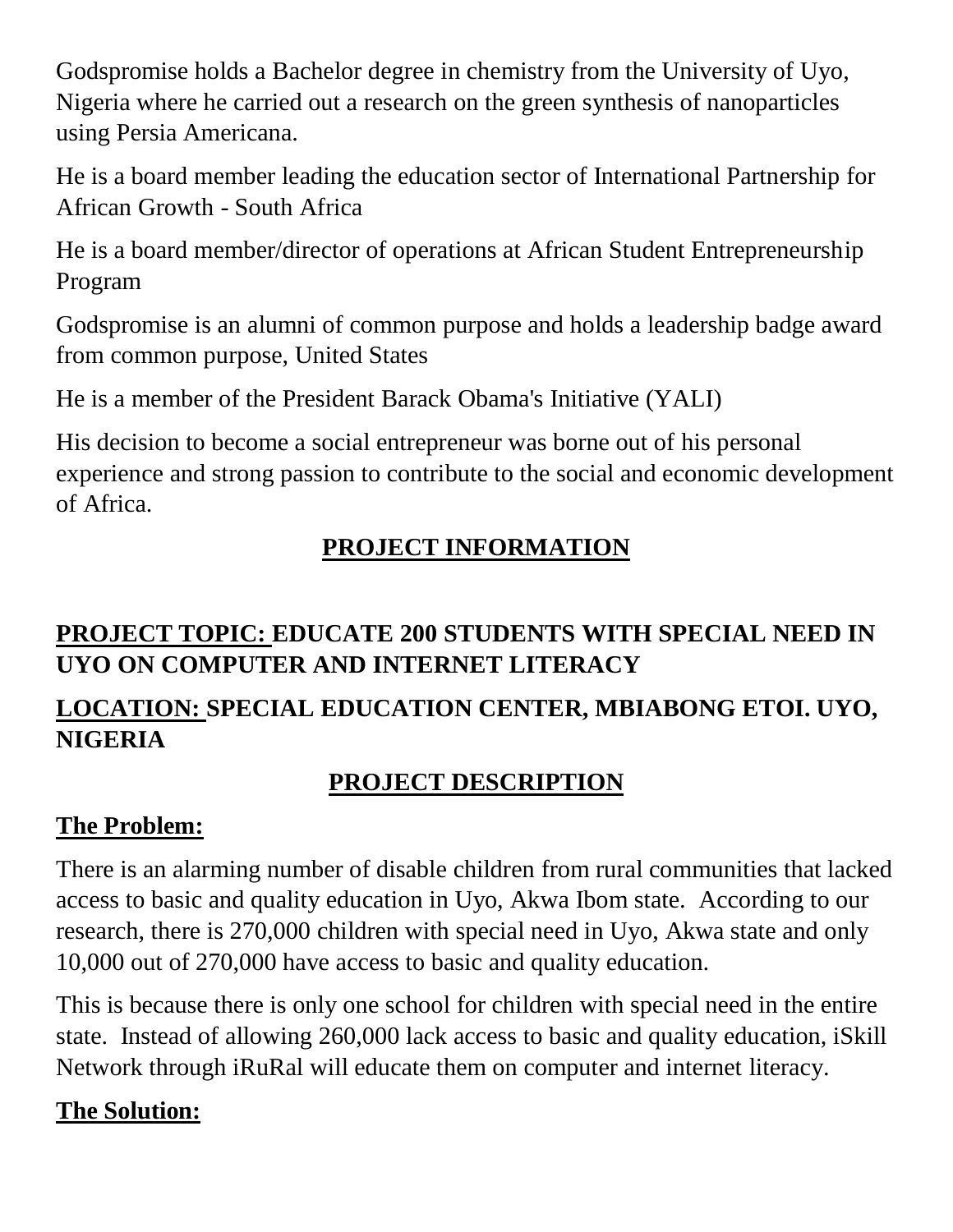This project plans to educate 200 student with special needs from rural areas in Uyo, Akwa Ibom state on computer and internet literacy to help them live in a world of possibilities by using a computer with access to the internet; they can increase their knowledge, take up an online course, learn and study even at their homes. Therefore, all students can be placed on equal footing to get the necessary basic and quality education.

**Goal:** This project will empower 200 students with special need in Akwa Ibom state to access basic and quality education.

**Objective**: 200 children with special need in Akwa Ibom State that lack access to basic and quality education will be educated on computer and internet literacy

**Expected Outcomes:** 200 children with special needs participating in the program will have access to basic and quality education by using a computer and connecting to the internet, they will take up courses, learn and study even at their homes.

### **Long Term Impact:**

The project will educate 200 students with special need on computer and internet literacy, which will help them rise out of illiteracy and access basic and quality education by using a computer and accessing the internet, they can take up online courses, learn and study even at their homes.

When this 200 are Educated, they will help educate other students with special need in their community to access basic and quality education by educating them on computer and internet literacy.

This will place all students with special need on equal footing to get the necessary basic and quality

| S/N | <b>DESCRIPTION</b>                                                                     | <b>NUMBER</b><br>STUDENT/UNITS   STUDENT/UNIT | OF COST | <b>PER   AMOUNT</b> |
|-----|----------------------------------------------------------------------------------------|-----------------------------------------------|---------|---------------------|
|     | Computer<br>and<br>Internet<br>literacy<br>textbooks for students<br>with special need | 200                                           | \$5     | \$1000              |

#### **PROGRAM BUDGET**